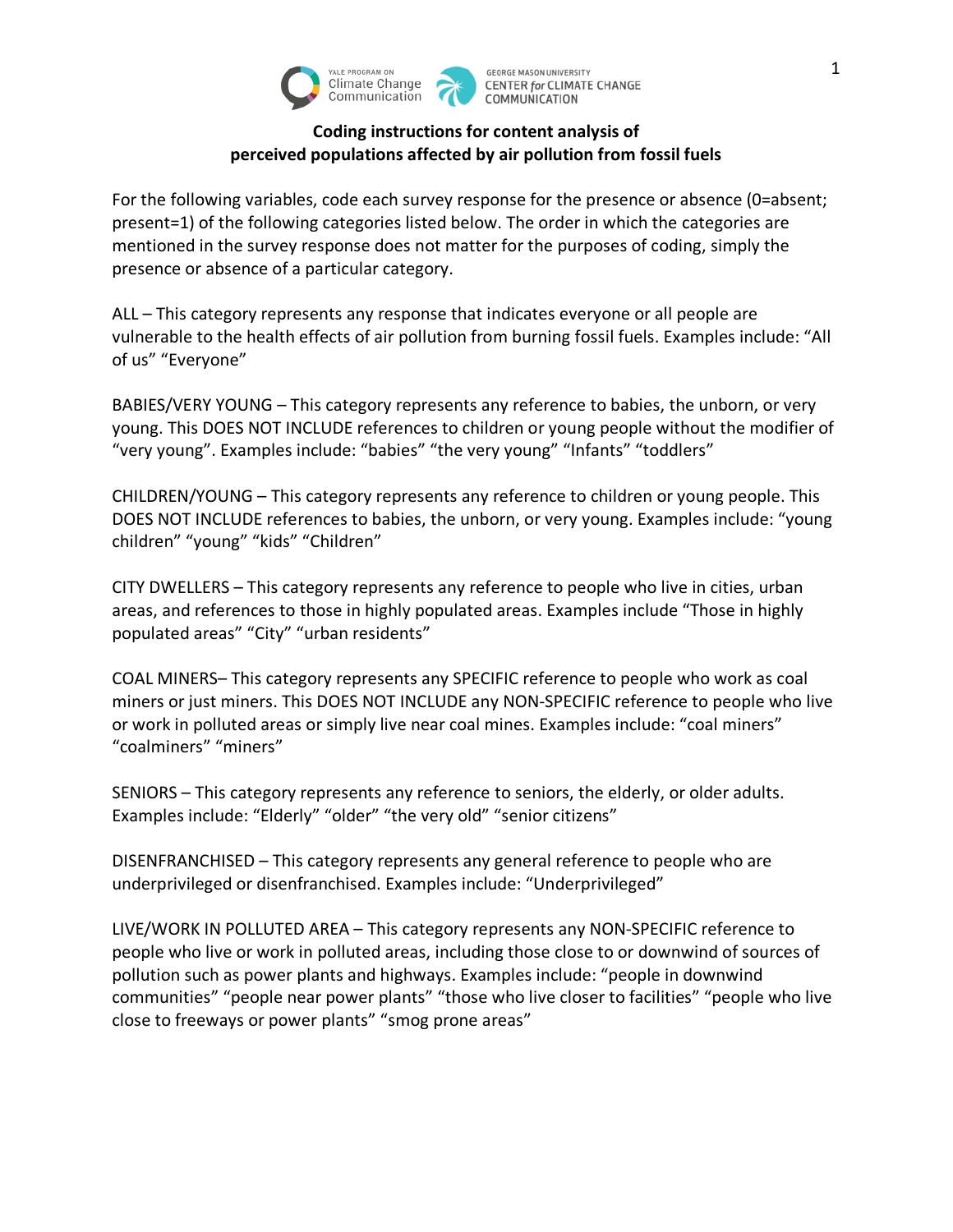

LOW IMMUNITY – This category represents any explicit reference to people with weakened immune systems. Examples include: "Immune compromised" "immune-suppressed individuals" "people with poor immune systems"

MINORITIES – This category represents any general reference to racial or ethnic minorities, people of color (sometimes abbreviated as POC), or specific references to certain minority groups including African Americans, Asians, Hispanics/Latinos, and American Indians. Examples include: "POCs" "asian american" "African Americans" "minorities" "Native Americans/Indians"

OUTDOOR WORKERS/FARMERS – This category represents any reference to farmers or people who primarily work outdoors. This DOES NOT INCLUDE any NON-SPECIFIC reference to people who live or work in polluted areas. Examples include: "people who work outdoors" "outdoor workers" "Farmers"

POOR/LOW INCOME – This category represents any reference to poor people, members of lowincome households, or the homeless. Examples include: "Lower class" "Less fortunate" "homeless" "Poor" "Low-income individuals"

RURAL – This category represents any reference to people who live in rural or less populated areas. Examples include: "in less populated places"

SICK AND DISABLED – This category represents any general reference to people with preexisting conditions, a more specific reference to people with illnesses such as lung disease, or the disabled. Examples include: "Those already affected by lung disease" "Those with lung problems" "Asthmatic people" "People with existing health conditions" "disabled individuals" "medically challenged" "People with heart problems"

SMOKERS – This category represents any reference to people who smoke. Examples include: "Smokers" "if a smoker"

SPECIFIC REGION – This category represents any reference to people who live in a particular geographic region. This DOES NOT INCLUDE NON-SPECIFIC references to people who live in cities or in rural areas. Examples include: "people who lives in west coast" "People living in the Appalachian areas" "Closer to the equator" "West Virginians" "Californians" "Coal Country Folks" "eastern US such as the winds blow from west to east"

UNINSURED/LIMITED HEALTHCARE – This category represents any general reference to people who don't have health insurance or have limited access to healthcare because of where they live or because of an inability to afford it. Examples include: "people who can't afford good healthcare"

WOMEN – This category represents any reference to women. Examples include: "women" "pregnant women"